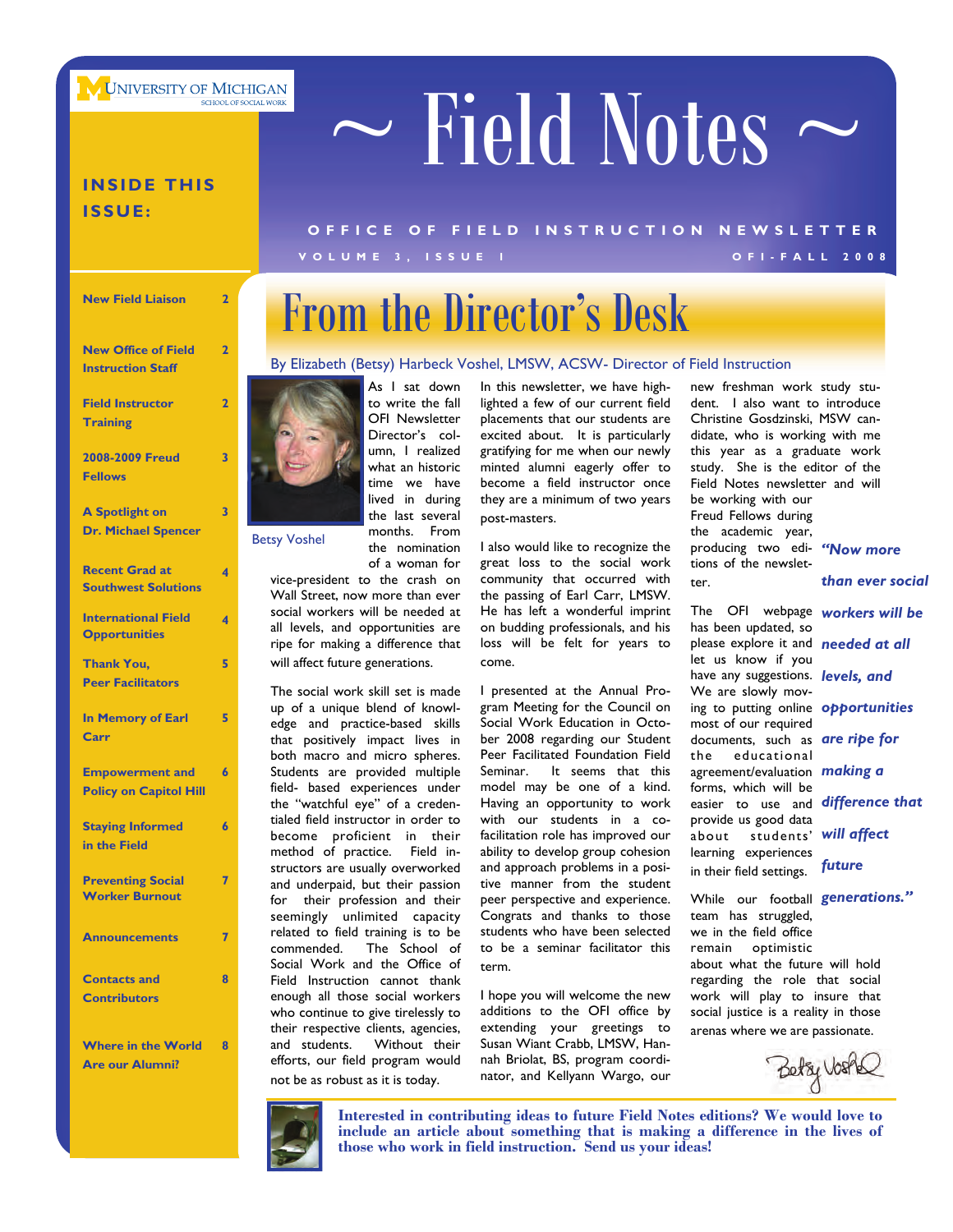### **PAGE 2**



**Susan Wiant Crabb** 

### The OFI Welcomes a New Field Liaison

#### By Christine Gosdzinski, MSW Candidate

The OFI would like to extend a warm welcome to our newest field educator, lecturer, and liaison, Susan Wiant Crabb!

Susan received her BS from Western Illinois University and two master's degrees, including her MSW and a certificate in gerontology, from Eastern Michigan University. She is joining our faculty after 22 years in nonprofits, working with clients and staff in various roles including as president and CEO of a large nonprofit. She has worked with abused and neglected youth and older adults in which she emphasized dignity, respect, and the importance of physical activity to improve quality of life. As a member of Eastern Michigan University (EMU)'s adjunct faculty, she received the Gerontology Alumna of the Year Award in 2006 and 2007. She was also a field instructor for over 10 years.

Susan believes that these experiences have been integral to her work with students and field instructors as a liaison. She stated, "Not a day has gone by that I don't pull from my prior experiences in helping students problem solve, develop learning experiences or think about the skills that

they want to develop for their 'ideal' job." When asked about the position so far, she stated, "Unlike so many disciplines, social work recognizes that there is more than one way to solve a problem. And when you bring our diverse, unique students together to solve a problem, the solutions are amazing!"

Susan sums up her most valuable lesson learned in a quote by Aldous Huxley, "Experience teaches only the teachable." We are glad to welcome an experienced, passionate, and insightful individual to the OFI.



**Hannah Briolat** 



**Christine Gosdzinski** 



**Kellyann Wargo** 

### New Office of Field Instruction Staff

#### By Christine Gosdzinski, MSW Candidate

**Hannah Briolat** began working for the OFI as an undergraduate work study in the fall of 2007. She received her BS in biology from U-M in 2008, worked as an OFI administrative assistant, and was hired as Project Coordinator this fall. Her job includes administrative support to students, faculty, and staff through database management, overseeing the agency recruitment process, and other field instruction activities.

**Christine Gosdzinski,** began working for the OFI this fall as a work study for Betsy Voshel. She received her BA from U-M in psychology in 2007. She is an MSW candidate concentrating in Interpersonal Practice and is scheduled to graduate in 2009. Christine's tasks include serving as the editor-in-chief for the OFI newsletter, managing the Freud Fellows, coordinating field seminar activities, and other tasks related to the improvement of the OFI.

**Kellyann Wargo** joined the OFI this fall as the new undergraduate work study student from Novi, MI. Kellyann is a freshman in the School of Art and Design and is interested in digital art and mixed media. Upon graduation from U-M, she plans to become a museum curator or conservator.

We look forward to the creativity and innovation that these staff members will bring to the OFI.





First-time field instructors gather in front of the SSW building this fall after learning about placement requirements and working with new student interns.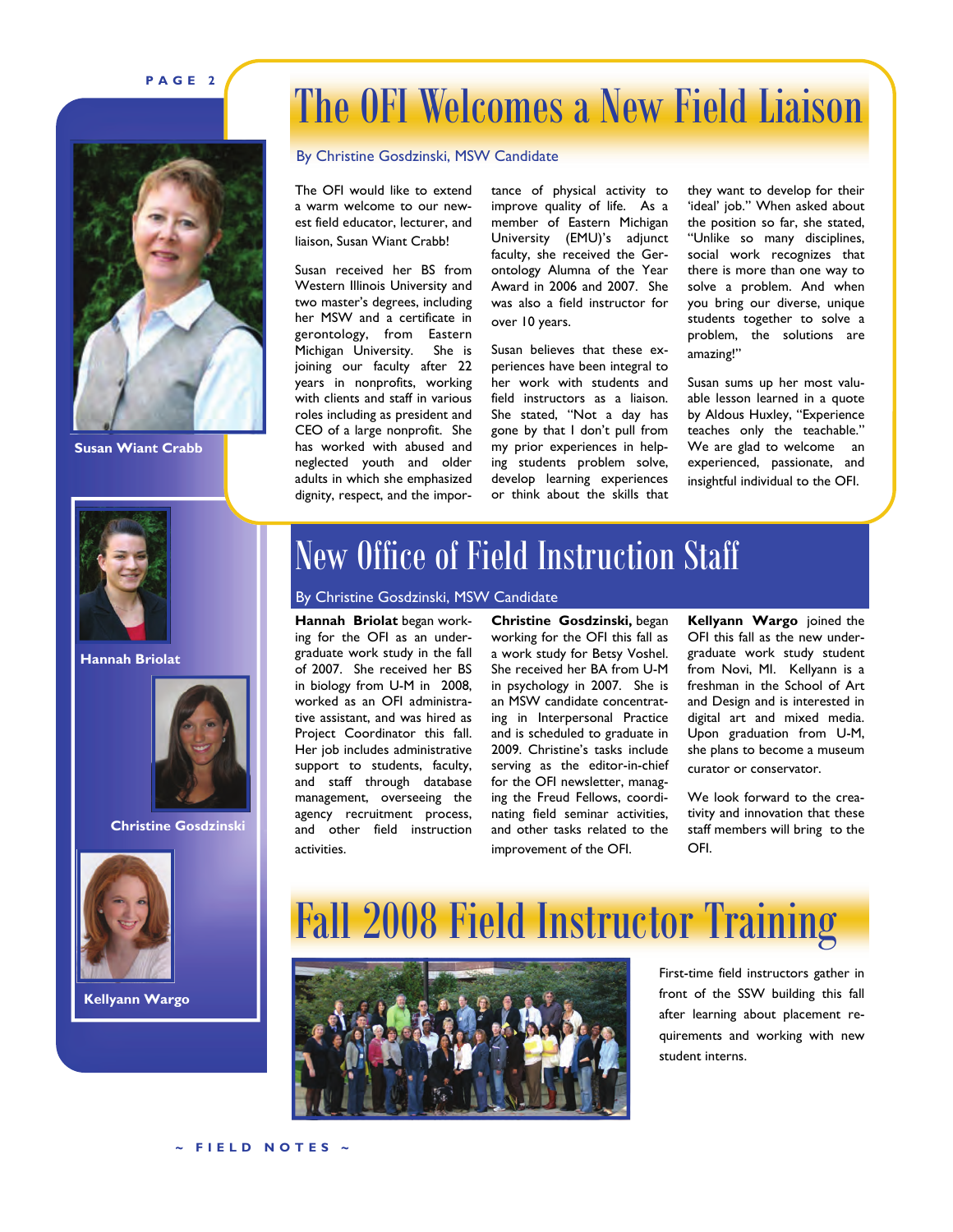### Introducing the 2008-2009 Freud Fellows

#### By Christine Gosdzinski, MSW Candidate

The OFI welcomes the recipients of the Clarice Ullman Freud Fellowship. This fellowship is awarded to students who show outstanding potential for professional practice in work with children and youth.

**Kristen Duda** is a recent graduate of Virginia Tech (with a concentration in sociology and psychology), where she participated in research, activism, and community service. She is a Community Organization concentrator and currently works at the Community Action Network as a program assistant for the youth after-school program. In her career, she is interested in under-

standing gender and power as they relate to domestic and dating violence prevention.

**Miché Jo** graduated from U-M with a major in psychology and a minor in Spanish. She is an Interpersonal Practice concentrator and is placed with the Maternal Infant Health Project. Her role is to provide support to parents through conducting home visits, discussing development and parenting, and helping them access community resources. Upon graduation, she is interested in being an Infant Mental

Health therapist and hopes to create change through involvement on multiple levels.

**Lauren Klos** is a graduate of Oakland

University with a major in psychology and a minor in Spanish. She is Freud Fellows: Lauren an Interpersonal Practice concentrator with a minor in Community Organizing. She currently works as a caregiver for people with disabilities. After graduation, she plans to provide counseling while developing community programs focused on delinquency prevention.



Klos, Miché Jo, and Kristen Duda

### Everyday Inspiration: A Spotlight on Dr. Michael Spencer

#### By Miché Jo, MSW Candidate

Dr. Spencer has been an associate professor at U-M since 1997. While many describe his work as "community organizing," Dr. Spencer prefers the term "community practice," which includes the key elements of program evaluation and Community-Based Participatory Research (CBPR).

Dr. Spencer provides opportunities for MSW students in a number of programs. One of these is an intergroup dialogue program at Huron and Ypsilanti High Schools. MSW students are paired with a teacher to co-facilitate the dialogues. The goal is for concerned students to use dialogue to identify an intergroup issue in their school and create an action plan to address it. Past examples of these have included on-campus events to promote diversity, such as showcasing musical acts among the student body, and working with freshmen to address power and privilege.

A second program run by Dr. Spencer and Dr. Edith Kiefer, called the REACH (Racial and Ethnic Approaches to Community Health) Detroit Partnership, recruits lay people from the community and

trains them as health workers to provide education, case management, and advocacy in their communities. The program aims to reduce health disparities among African-American and Latino/a residents of Detroit, and empower people to become involved in their own self-care. MSW students working in this program help in the research process and learn valuable skills about how to conduct CBPR.

For community organizing and management students interested in research and evaluation, Dr. Spencer's Agency-Based Community Research and Evaluation program is another field opportunity. Based on the CBPR model, this program works with social service providers such as Even Start Family Literacy and Mosaic Youth Theatre of Detroit to assess strengths and identify areas for improvement.

Dr. Spencer offers his students mentorship on personal and academic levels. He describes his supervision style as "personcentered" and sees supervision as not simply a time to "catch up on tasks," but a time to discuss how to incorporate what students are learning in school into fieldwork. Working with Dr. Spencer is a unique opportunity to benefit from the leadership of a fellow social worker who is truly an example of living one's work. Because social work students are committed to promoting social justice personally and professionally, having mentors who exemplify this is an essential part of our training. In his own words, "We must believe that all people, both from dominant and targeted groups, have a critical role in dismantling oppression and generating a vision for a socially just future." Our responsibility as social workers is to examine this role for ourselves and guide others to do the same. As Dr. Spencer and I spoke about the mentors he learned from in graduate school, I was reminded of the concept of a lineage and the importance of being inspired through the example of others. He demonstrates through word and action the invaluable quality of profound caring: a quality that is embodied in his social justice work and his mentorship of students who will be carrying the Michael Spencer torch into the future. If you have the good fortune to work with Dr. Spencer, expect to be inspired.

*"Working with Dr. Spencer is a unique opportunity to benefit from… a social worker who is truly an example of living one's work."* 

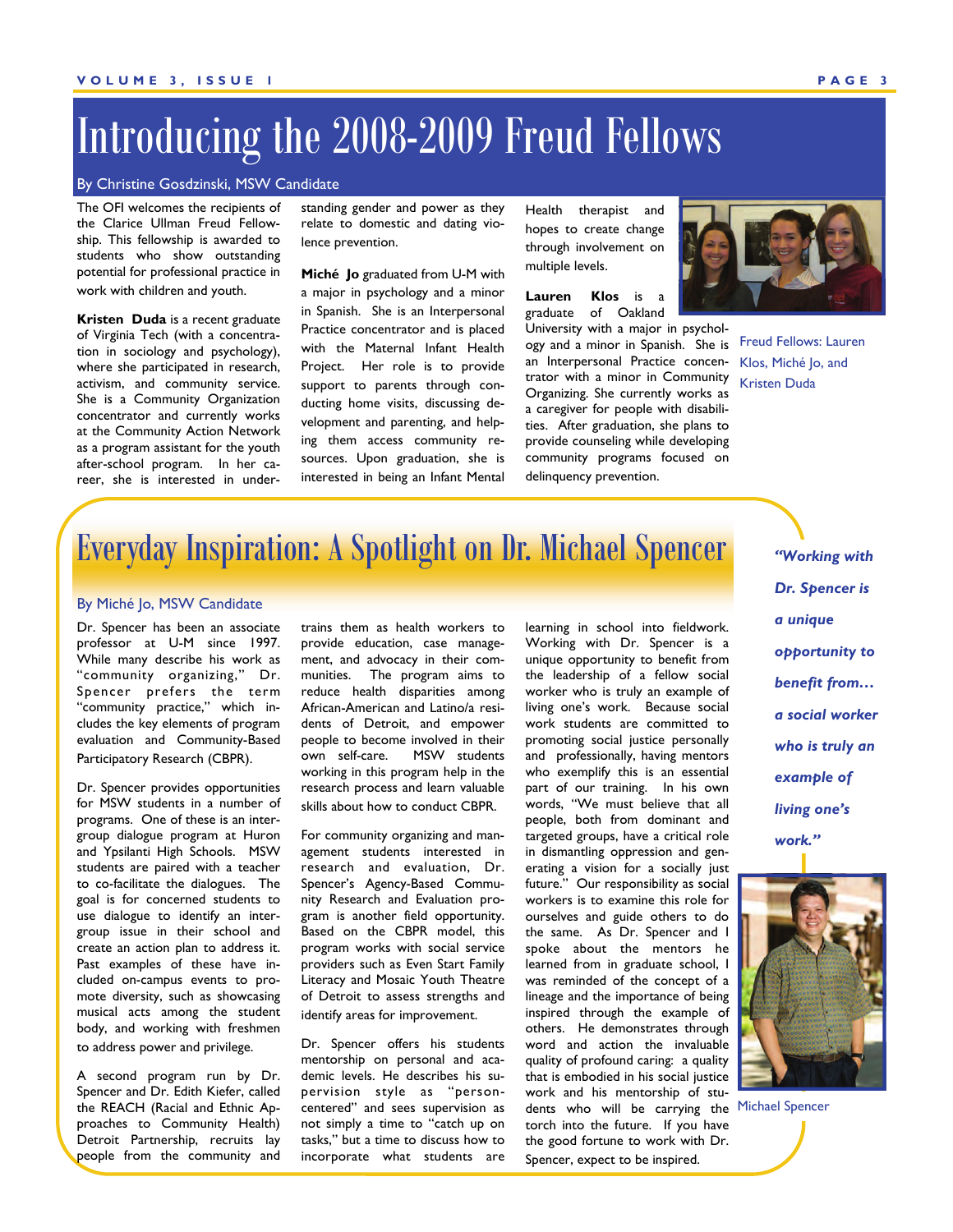### **PAGE 4**

### Recent Grad Impacts Detroit at Southwest Solutions



**Southwest Solutions: Photo courtesy of www.swsol.org** 

*"The reason I have my job today is because I came into Detroit as a student and developed a passion and love for the city and its people."* 

**Several students and a faculty member plan to participate in a Costa Rica field placement next summer.** 



#### By Lauren Klos, MSW Candidate

Originally from Grand Rapids, MI, Katherine Raymond graduated with her MSW in August 2007 from U-M. As a student, she was a Foundation Field Seminar peer facilitator and a strong student. After graduation, she secured a position at Southwest Solutions as a bilingual clinician. Here she serves about 100 clients by providing mental health counseling and case management services to a high-risk population.

While at U-M, she concentrated in Community Organizing and did not intensely study interpersonal practice techniques. But because she had her field placement in Southwest Detroit, she was able to familiarize herself with local agencies and programs. She said, "I use this information to refer my clients for resources and to be able to relate to where they are living and what they are experiencing."

As a student, Katherine was placed at Southwest Detroit's Good Neighborhoods Initiative, which focuses on improving Detroit neighborhoods. She gained skills in planning goals, objectives, and programs, and greatly improved her Spanish-speaking skills. She made connections within the city and became familiar with agencies and services, which helped her gain employment at Southwest Solutions. She stated, "The reason I have my job today is because I came into Detroit as a student and developed a passion and love for the city and its people. I knew I wanted to work in this city, and because I gained familiarity with the agencies during my placement, I had connections during my job search." Katherine demonstrates the importance of a student's field placement and the impact it can have on job searching, career planning, and skill development.

Katherine's current employer, Southwest Solutions, provides more than just bilingual counseling services and case management. In fact, Southwest Solutions is a nationally recognized agency that offers both mental health and housing solution services. They provide counseling, literacy programs for children and families, affordable housing, and several programs and events for people in Detroit. One such program is the Go-Getters Homeless Drop-in Center. This consumer-run program offers opportunities for people who are homeless to recover and improve their quality of life. Go-Getters provides social

activities, a warm shower, and nutritious meals, as well as several other services, to consumers. More specifically, the program focuses on the creative arts and music since many of their consumers are quite talented in these areas.

Southwest Solutions has also positively impacted Detroit by recently renovating the Whitdel apartment building. Owned by Southwest Solutions, this apartment complex offers affordable housing in 32 renovated units. The building also has an art gallery, ceramics rooms, and a multi-purpose classroom. The city recently recognized the positive impact that Whitdel has made on the community by awarding the building the CREW Detroit 2008 Impact Award.

Katherine is definitely involved in a great Detroit organization. Through mental health and housing services, Southwest Solutions is making a strong and positive impact in the community. "Simply make a trip to Detroit," Katherine says. "In fact, make more than one trip. Learn about the city, the people here, the projects that the community is working on, and the agencies that are dedicated to the city's people. You will find it inspiring and hopeful."

# International Field Opportunities

The Office of Global Activities is helping 20 students complete social work field placements and special studies projects at six international sites this year!

- Australia: An exchange program through the University of Melbourne
- 2. China: Cross-Cultural

Communication through Art

- 3. Costa Rica: Partnership with the Costa Rican Government, Reto Juvenile Internacional, and the United Nations
- 4. Ecuador: The Quito Proiect

5. South Africa: Cross-Cultural Solutions

6. Toronto

For more information about the sites and the process, please visit [www.ssw.umich.edu/public/](http://www.ssw.umich.edu/public/OGA/) [OGA.](http://www.ssw.umich.edu/public/OGA/)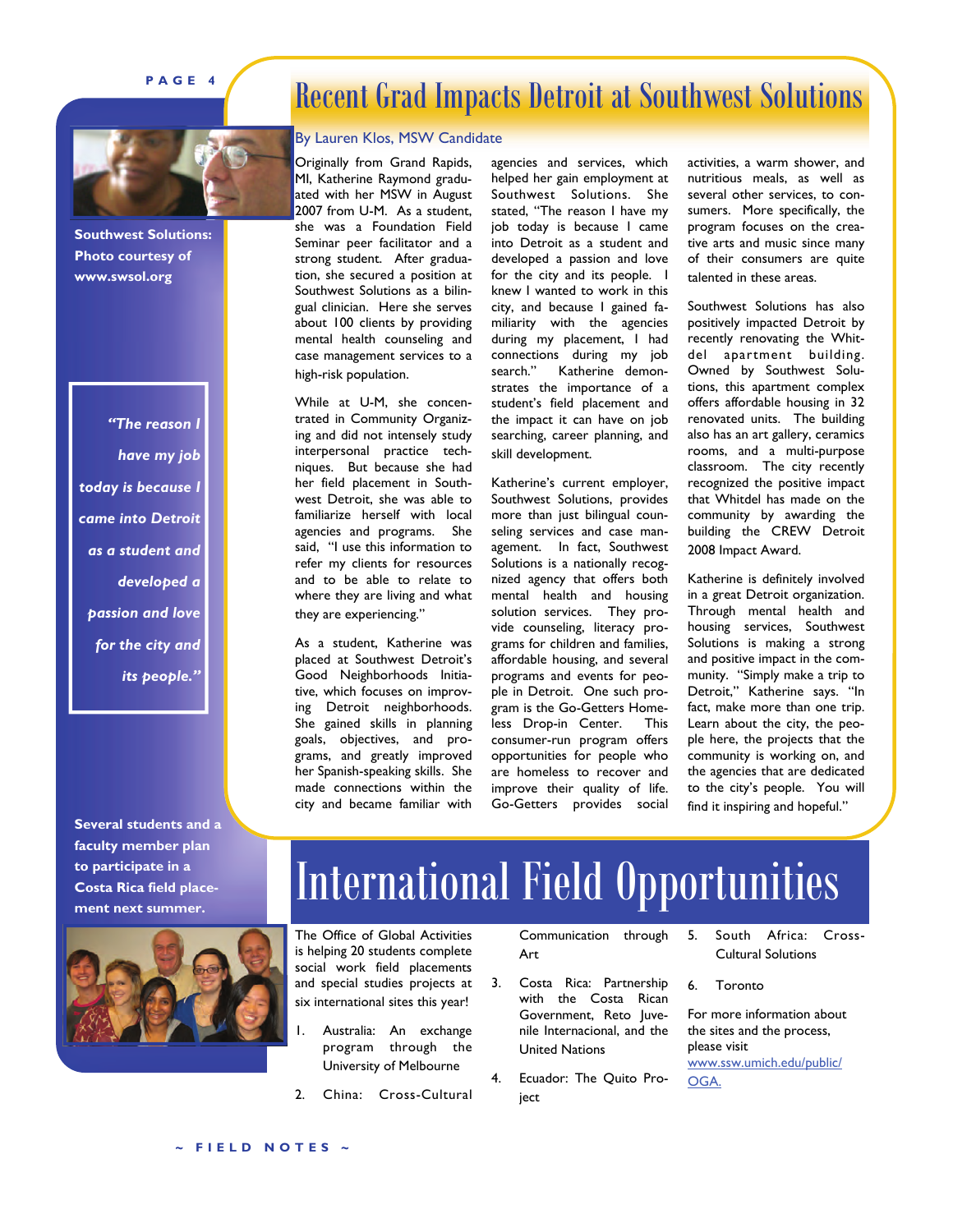### Thank You, Peer Facilitators!

#### By Kristen Duda, MSW Candidate

Social work students beginning their field placements are enrolled in a field seminar to discuss their field experiences. Seminars are taught by field liaisons teamed with peer facilitators who have completed their foundation field placement. The OFI would like to thank our fall peer facilitators for all that they have contributed. They all were asked to tell us about themselves, their role as a peer facilitator, and to evaluate the seminar's success.

**Amanda Leland-Young,** one of our talented facilitators, had a successful experience working with Oliva Kuester. **Sara-Marie Kuntz** believes that her seminar with Leigh Robertson has also been successful. "We help students to problem solve, learn from each other, and learn about themselves. We do this through different group exercises, conversation, and life sharing." Sara-Marie hopes to continue facilitating

groups after graduation as a way for communities to learn more about themselves, empower themselves, and work for change. **Rosalyn Campbell**'s experience as a facilitator has helped her to grow as a social worker. She says, "Working with Su Crabb is wonderful!" Rosalyn enjoys interacting with students and watching them progress. "Students start out very nervous and apprehensive. As the semester goes on, they grow more confident and secure in themselves and their abilities." **Christopher Joseph** loves being connected to the School of Social Work students. He says, "Being able to talk with students about what they are most concerned about and help them problem solve is very rewarding." Chris says field seminars have improved since he was a student in the class. He says, "Fostering a safe environment has helped students share personal stories." **Meshon** 

**Watkins** also

helped to create a safe space for students to talk about concerns or issues that arise in their field placements. She has learned to be "quick to listen and slow to speak." She says that "skills such as listening, appropriately intervening, and encouraging interaction are valuable tools in the social work field." **Rachel Reyst-Carroll**'s seminar has been a success for her and the students. She looks forward to using facilitation skills in her future career in management. She says the best thing about facilitating is "being able to make others lives easier than they could be otherwise. Using my personal strengths to do that is a very empowering and communityminded endeavor."

Thanks again to our facilitators for their unique contributions to field seminar.

Rachel Reyst-Carroll, Christopher Joseph, Meshon Watkins, Sara-Marie Kuntz, and Amanda Leland-Young acted as peer facilitators this semester. Not pictured: Rosalyn Campbell.

### In Memory of Earl Carr: Inspiring Field Instructor Passes Away

### By Lauren Klos, MSW Candidate

On Tuesday, October 7, 2008, Earl Carr passed away in his sleep. The 58-year-old employee of Wolverine Human Services committed over 20 years to the organization, recently received the Lifetime Achievement Award for his contributions to Human Services, greatly impacted youth in the community, and inspired students and staff at the U-M School of Social Work.

Mr. Carr earned his bachelor's degree from the University of Detroit and his MSW from Eastern Michigan University. He belonged to the National Association of Social Workers and worked as a field instructor to 12 U-M MSW students in the past several years, in addition to other students from Eastern and Wayne State.

"Mr. Carr was fun and inspiring," says Nicole George, a current 16 month MSW student who worked under Mr. Carr's supervision at Wolverine Human Services. "He always challenged me to search to understand my own personal goals and how I could achieve them." Nicole also said that he challenged how she would interact with the world as a social worker. Lori Blakeway, another 16-month student under Mr. Carr's supervision, adds, "It was really important to him that all of us [interns] succeeded as social workers. He wanted the best for all of us."

Throughout his years of service, Mr. Carr profoundly and positively influenced youth at Wolverine Human Services Diagnostic, Assessment, and Treatment Center and in his own private practice, E. L. Carr & Associates. "He was always the person that people went to when they needed support," Nicole says. "There was nothing quite like seeing him compassionately reaching out towards our clients and meeting them with the care and concern

that they most needed. He truly had a special way of connecting in the most important way at the most essential moments."

Mr. Carr will be missed. He made a strong impact in the world and in the U-M School of Social Work community that will carry on for generations. Nicole said that right before he passed, he told her something that will stay with her, "'You can do what you love, serve other people and be wealthy in life.' Mr. Carr believed that, as social workers, it was essential that we knew that we could serve our communities and our calling without having to sacrifice our own stability and happiness." The University of Michigan School of Social Work extends condolences to his friends and family and thanks to Mr. Carr for his contributions, insights, and encouragement to students, staff, and clients.



*"He truly had a special way of connecting in the most important way at the most essential moments."*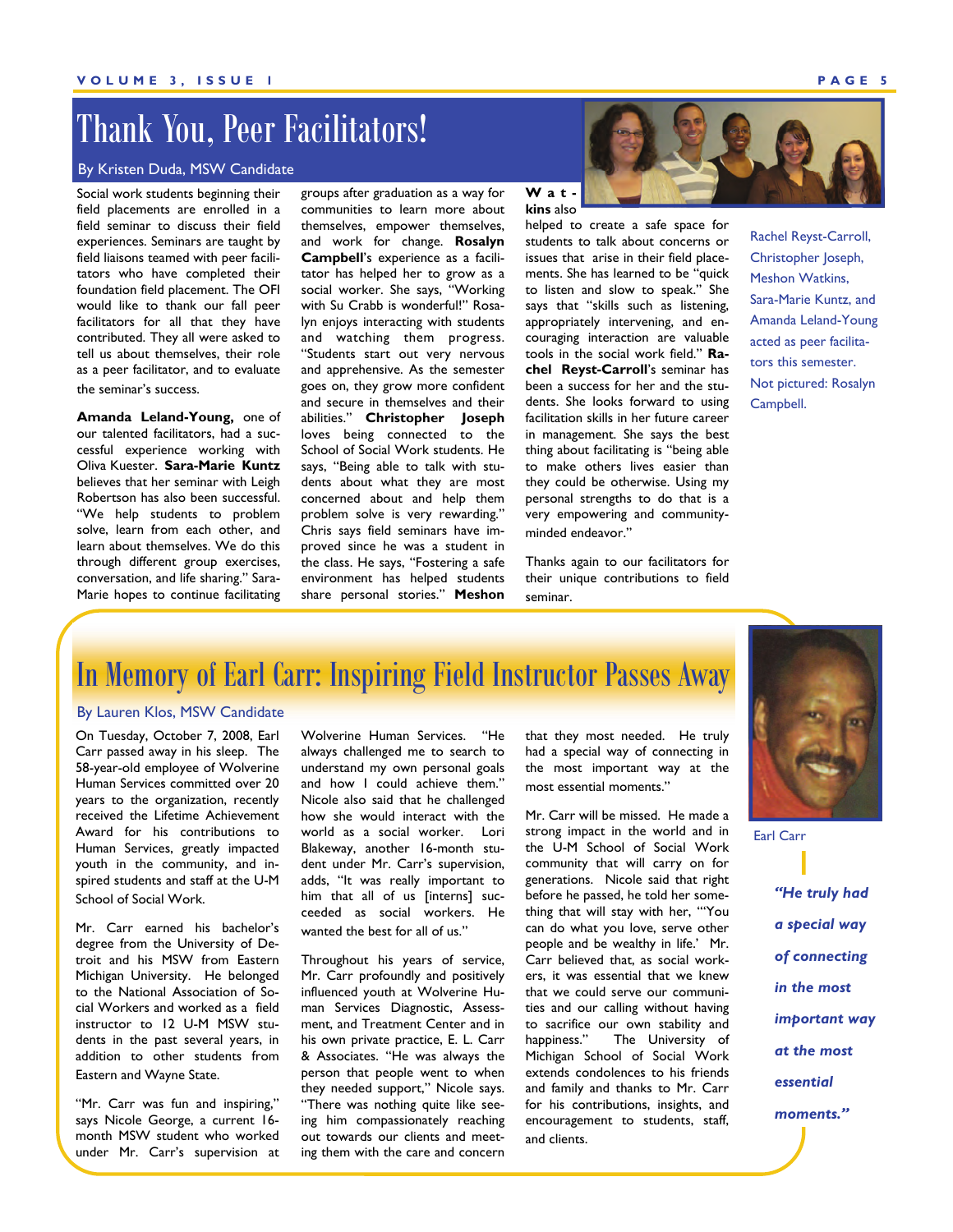### **PAGE 6**



**Omar Rashed** 

*"Be creative, be resourceful, and try to cultivate or develop a placement that fits your interests, desires, and future career goals."* 

### Empowerment and Policy on Capitol Hill

#### By Kristen Duda, MSW Candidate

"The heart of Washington, D.C. is policy," says recent U-M SSW graduate, Omar Rashed. Concentrating in social welfare policy, Omar embraced the opportunity to be placed in the office of Congressman Edolphus "Ed" Towns on Capitol Hill in the summer of 2007.

"I spent a lot of time getting acquainted with Congress, reading up on the policy process, and developing different projects to work on throughout the semester," explains Omar. Some of the projects included writing floor speeches for his congressman and drafting a diplomacy resolution to encourage the president to refrain from initiating conflict with foreign nations. Omar also drafted a survey that was disseminated to Rep. Towns' constituents, revealing what proportion of respondents knew about and were prepared for the analog to digital TV switch. People were then informed about how to get a converter box.

Research was a large part of Omar's experience. He was

able to focus on health and low income policies, issues of particular interest to him. "I wanted to know about different solutions proposed by the experts to guide the direction I pushed and to inform my work," he says. Omar was assigned to read about and summarize different policies as part of the process of crafting new policies. He worked with the Congressional Research Service and was supervised by Rep. Towns' deputy chief-ofstaff, doubling as his health legislative assistant. Omar also worked with the Mental Health Caucus, the group that helped to pass Mental Health Parity.

When asked what the most valuable part of his policy placement in D.C. was, Omar said, "Learning how important networking is. Having experience on the Hill teaches you how policies are made and what kinds of people work in Congress. Learning the process of legislation from start to finish was very useful."

Omar's advice to current students considering an national placement is, "Start early. You

have to talk to your advisor and plan your academic schedule accordingly." He emphasizes the value of "switching it up" and applying one's skills outside of Michigan. Omar says the experience is worth it if you can afford it. "I would strongly recommend going into the Field Office to see what opportunities are available. But you shouldn't limit yourself to what the Field Office already has established. Be creative, be resourceful, and try to cultivate or develop a placement that fits your interests, desires, and future career goals."

Omar Rashed decided to stay in Washington, D.C. to work on voter mobilization efforts with the American Muslim Task Force, and he completed the job on Election Day. He explains that although voter mobilization is more community organizing than his policy field placement, the research skills he gained definitely came in handy. Omar hopes to do more policy work and advocacy on Capitol Hill. We look forward to hearing about his future accomplishments!



# Staying Informed in the Field

Want to learn strategies for staying informed without leaving your office? Now there is a web page designed to help! In addition to explaining library privileges you retain as an alumnus, this website suggests ways to compensate for lack of access to licensed databases that are available to you only from a campus workstation. Five tutorials on "Information Literacy Competencies for Social Workers" begin at www.lib.umich.edu/socwork/ rescue/msw.html.

After viewing the home page and the tab labeled "Library Services," explore the more extensive tutorial by clicking on the "Staying Informed" tab. Here there are instructions and examples for obtaining social work news updates via blogs, table of content alerts from publishers, and automated literature searches.

To explore evidence-based practice websites, click on "Critical Issues" and review

sections on appropriate populations. The objectives of these modules are to define evidence-based social work, become familiar with key concepts in evidence-based social work, apply key concepts to searching and evaluating the social work literature, learn strategies for retrieval of evidence-based social work resources, and identify webbased resources that support evidence research and practice.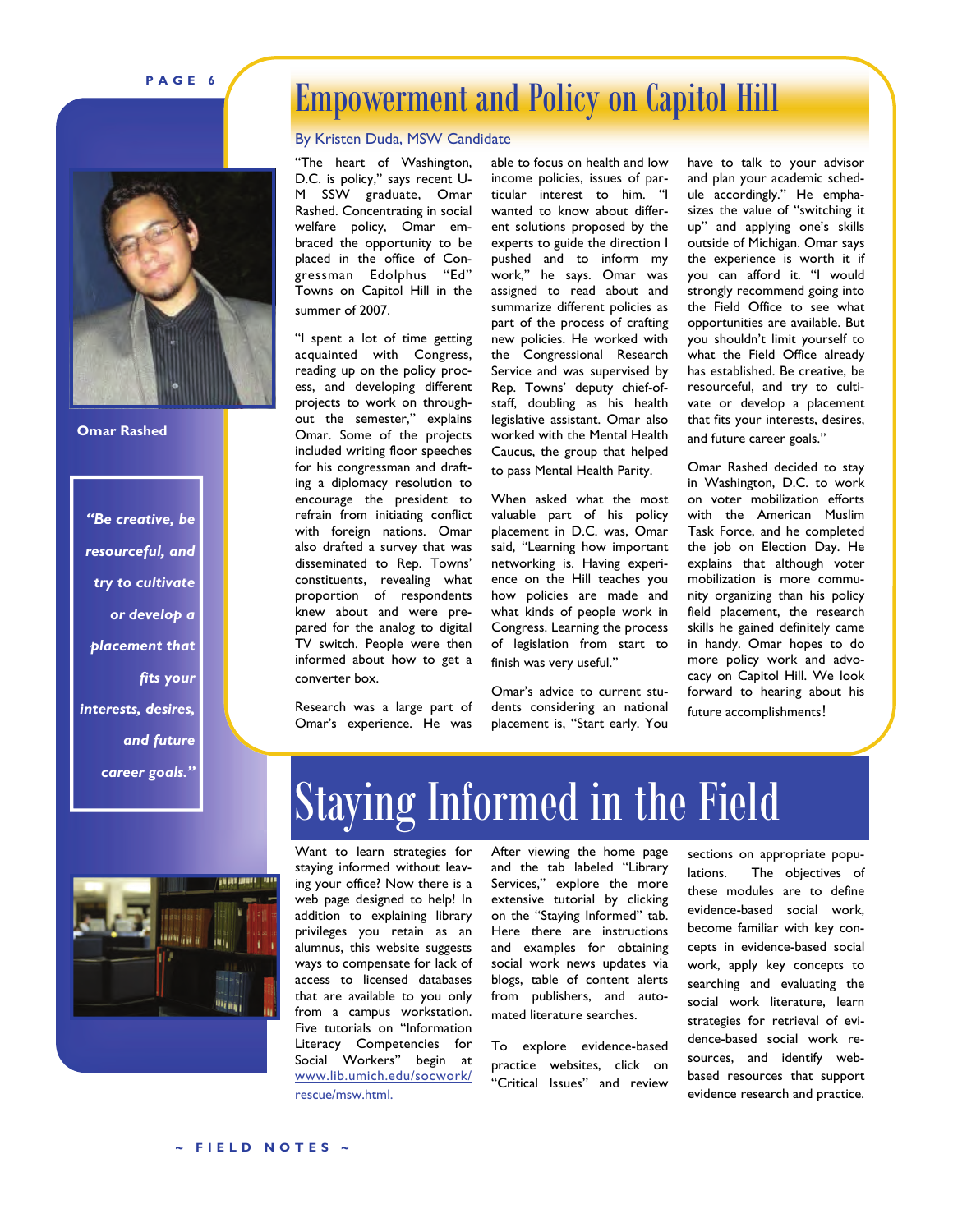### Preventing Social Worker Burnout: Employing a Self-Care Regime

#### By Miché Jo, MSW Candidate

We've all heard of social worker burnout. Maybe family and friends warned you when you announced your grad school plans. Maybe you know someone who started out in this field before they went back to get another degree. Perhaps you know someone in your field placement who seems overtired, overworked, and underappreciated. Burnout is a serious concern for social workers, as many of us work with vulnerable populations who have experienced multiple stresses and trauma. Risks of burnout include decreased life satisfaction, exhaustion, and a sense of hopelessness. Furthermore, burnout can take a physical toll. According to the APA, burnout increases the risk of cardiovascular disease as much as other risk factors such as smoking.

Is burnout inevitable? I don't believe so. Whether we are students entering a fieldwork experience for the first time or social workers

who have been practicing for a number of years, it is never too late to learn about and begin to actively practice self-care. Caring for ourselves is something we must do not only to avoid burnout, but also in order to stay grounded enough to provide our agencies and clients with the kind of caring, creative, and compassionate services outlined by the NASW Code of Ethics.

At this point you might be thinking this doesn't apply to you. "I have lots of energy for this work," you might believe, or "the rewards of helping will balance out the drawbacks." All of this may be true; we enter this field with a passion for social work and energy to take on new challenges. Indeed, the work is very rewarding. However, the rewards and the challenges of social work don't exist on the same continuum—in other words, we can find our work rewarding and still benefit from balancing the inevitable stresses with a self-care regime.

Two alumni, Elsa George and Shalay Jackson, compiled a booklet in July 2007 titled, *Self-care for MSW Students.* Here are their suggestions for keeping yourself healthy and happy during stressful times:

- Body care: Stretch, practice deep breathing, exercise (with a partner, if you can).
- On your own: Make a to-do list, create a "stress journal," set precise and reachable goals.
- Social support: Talk with a friend, volunteer, call your family.

To these I would only add: Don't expect too much of yourself. We're here to learn, not to achieve perfection. Practicing compassion and empathy toward ourselves is the first step to maintaining the ability to practice these social work skills with the populations we serve for many years yet to come.



*"Risks of burnout include decreased life satisfaction, exhaustion, and a sense of hopelessness."* 

### **Announcements**

#### **Reminders: Don't Forget!**

- The required workshop for all 16-month foundation field students who are starting field in Winter 2009 will take place on January 5 from 1:30 to 5:00 p.m. in the Palmer Commons Great Lakes Room. All attendees will receive field credit for these workshop hours.
- The Winter 2009 Field Instructor training will take place on January 16 from 8:30 a.m. to 12:00 p.m. in the SSWB Educational Conference Center (ECC). Electronic letters will be sent in the near future.
- The Spring Agency Fair will be held on March 26, 2009.
- MSW Students who are enrolling in spring/summer 2009 classes need to apply for financial aid on separate forms in the following offices: (1) The Office of Student Services, 1748 SSWB (materials available on SSW website by mid-December) or (2) The University's Office of Financial Aid (OFA), 2011 Student Activities Bldg. (materials available on the OFA website in late January or early February). In addition, students must fill out a Free Application for Federal Student Aid (FAFSA) for the current academic year if they have not done so using the following link: [www.finaid.umich.edu/Financial\\_Aid\\_Library/Financial\\_Aid\\_Forms/springsummerap.asp](http://www.finaid.umich.edu/Financial_Aid_Library/Financial_Aid_Forms/springsummerap.asp).

#### **Want to post a job?**

Post a position by e-mailing [ssw.employment@umich.edu](mailto:ssw.emplolyment@umich.edu).

#### **Congratulations!**

- Congrats to all December 2008 graduates! We wish you luck and continued success in your future careers!
- Faye Askew-King, director of programs and services at SOS Community Services and Field Instructor, received the Girl Scouts Women of Distinction Award (Sept. 2008) and the NASW Michigan Chapter Lisa Putnam Award (May 2008). Congrats, Faye!